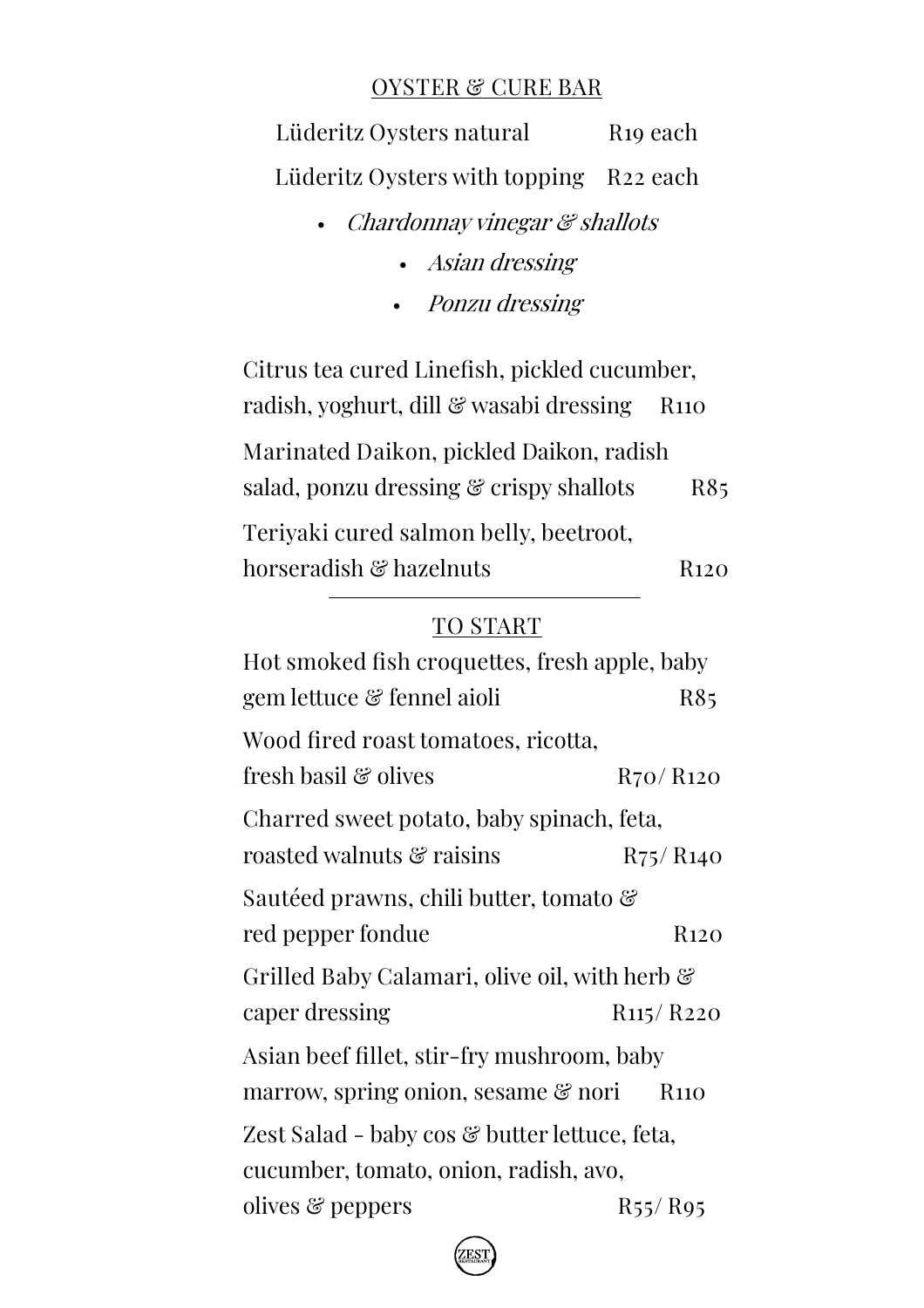### **TO FOLLOW**

| Wood fired Salmon, Romesco purée,            |                                    |  |
|----------------------------------------------|------------------------------------|--|
| confit potato, grilled cauliflower R150/R290 |                                    |  |
| Seafood Trio - Salmon, Calamari & Prawn      | R <sub>295</sub>                   |  |
| Plancha Linefish, lentils, tomato fondue     |                                    |  |
| & grilled baby marrow                        | R <sub>125</sub> /R <sub>240</sub> |  |
| Grilled prawns platter                       | R <sub>2</sub> 80                  |  |
| Prawn extra (each)                           | R35                                |  |

### **WOOD FIRE GRILLED BEEF**

| Fillet                    | R140/R265                          |
|---------------------------|------------------------------------|
| Ribeye                    | R <sub>2</sub> 80                  |
| Wingrib                   | R <sub>450</sub> /R <sub>750</sub> |
| Wagyu beef cut (LA Farms) | (SO)                               |

**Surf & turf,** woodfire grilled beef fillet with grilled prawns **R260** 

**Grilled Springbok**, carrot & miso purée, confit garlic and carrots, crispy shallots.

**R140 /R280** 

**Grilled Chicken thighs** with cucumber, miso, pineapple, sesame, pumpkin seed salad

**R100/ R190**